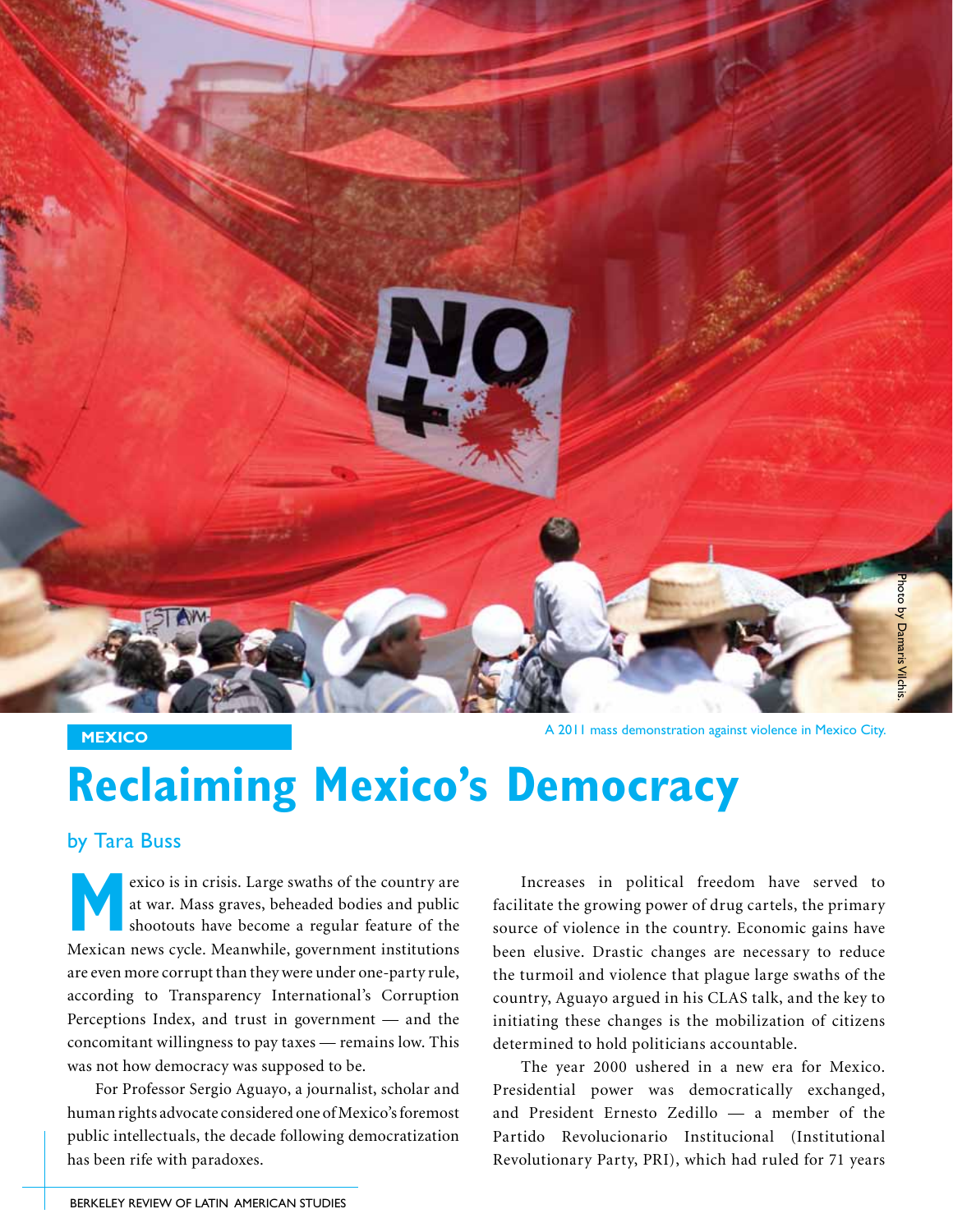>>

— ceded power to Vicente Fox of the Partido Acción Nacional (National Action Party, PAN). This democratic turnover was accompanied by substantive changes in the internal political and economic structuring of the country. In a process that had begun under President Zedillo, decentralization efforts increased dramatically, with federal budget allocations to state governments increasing from 11 percent to 30 percent annually. At the same time, funding for the Department of the Interior decreased sharply, and regressive fiscal policies were adopted, including extensive tax refunds to large corporations. These changes, made under the auspices of political opening and modernization, served to reduce the government's resources and, in turn, its capacity for domestic control.

Ironically, Aguayo pointed out, it was the undemocratic nature of the PRI that allowed the party to come to an "understanding" with the cartels. Under the PRI, the president and the minister of the interior were at the helm of a well-controlled, institutionalized hierarchy. Cartels could negotiate with municipal and state officials, assured that those officials had real,

effective power with the central government and a specified, stable role in the hierarchy. Their power was not circumscribed by the need to be responsive to their constituents.

Perhaps unsurprisingly, given decreased stability and increased violence, democracy has not yet pervasively influenced Mexican culture and attitudes toward authority, which Aguayo argues is indicative of a nation that is not truly democratic. According to the 2006 World Values Survey, democratic values were embraced by 80 percent of those polled, but simultaneously, authoritarian rule by the army was supported by 41 percent. Human rights were endorsed by 55 percent of the populous, but bribing officials and tax evasion were seen as justified by 65 percent and 60 percent of the population, respectively. These data show that public acceptance of tax evasion and bribery has increased since democratization. Aguayo maintained that the results of the survey show not only a "society in flux," but a society that can be seen as "schizophrenic."

Aguayo interprets the main problem as stemming from a lack of trust in institutions. Less than a quarter of the population trust political parties, and less than



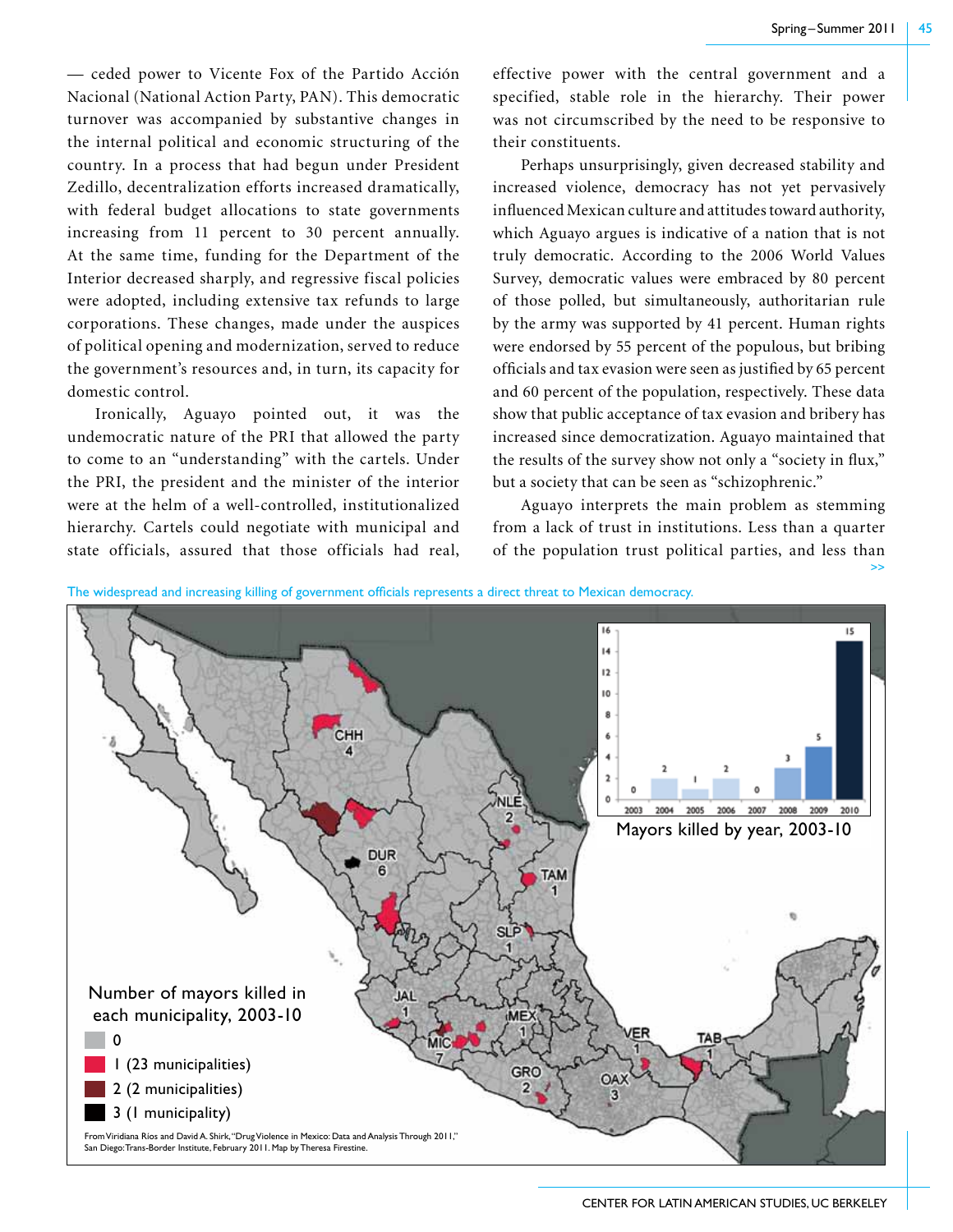

A demonstrator at the May 8, 2011 march in Mexico City.

a quarter express willingness to involve themselves in politics. This mistrust is well-founded: corruption within public institutions has increased, not decreased, since the PRI handed over power, despite their opening to political competition. Indeed, in comparative perspective, the country fell back 40 places between 1999 and 2010 on Transparency International's Corruption Perceptions Index, going from  $58<sup>th</sup>$  to  $98<sup>th</sup>$  in the world.

According to Aguayo, the effective results of democratization have been decentralization, tax breaks for large corporations and the weakening of the Department of the Interior, which destabilized the strong, hierarchical structure through which the PRI had effectively suppressed cartel violence. In 2007, Calderón admitted that 40 percent of Mexico was controlled to various extents by cartels — a statistic that has led people in both the United

States and Mexico to question the legitimacy of the Mexican state.

What can be done to rectify this crisis of growing violence? Aguayo has a simple prescription: "get involved." Aguayo estimates that the 21 percent of citizens who had signed a petition, according to the 2006 World Values Survey, is reflective of only a fifth of the population actually being engaged substantively in civil society. Yet, civic participation is one of the most powerful ways in which citizens can hold their government accountable and reverse Mexico's trend toward ever-greater corruption.

Beyond increases in civic participation, Aguayo provided several more explicit prescriptions for reducing narco-violence in Mexico. First, the Mexican government must acknowledge that democracy is not functioning in the way in which it was intended. While Mexico has managed to hold competitive elections to decide between three viable political parties, the uncomfortable truth is that the parties themselves are corrupt.

Second, government officials must acknowledge that the country is at war. Their persistent denial that Mexico is experiencing a state of national emergency has suppressed civic participation, negotiation with elites and systematic seeking of solidarity and support from neighboring countries such as the United States. Acknowledging the severity of the situation could have explicit, instrumental purposes as well. Currently, the U.S. government does little to stem the flow of assault rifles into Mexico, the majority of which end up in the hands of cartels. Stopping the illegal export of assault rifles would likely increase the cost to the cartels of escalated violence.